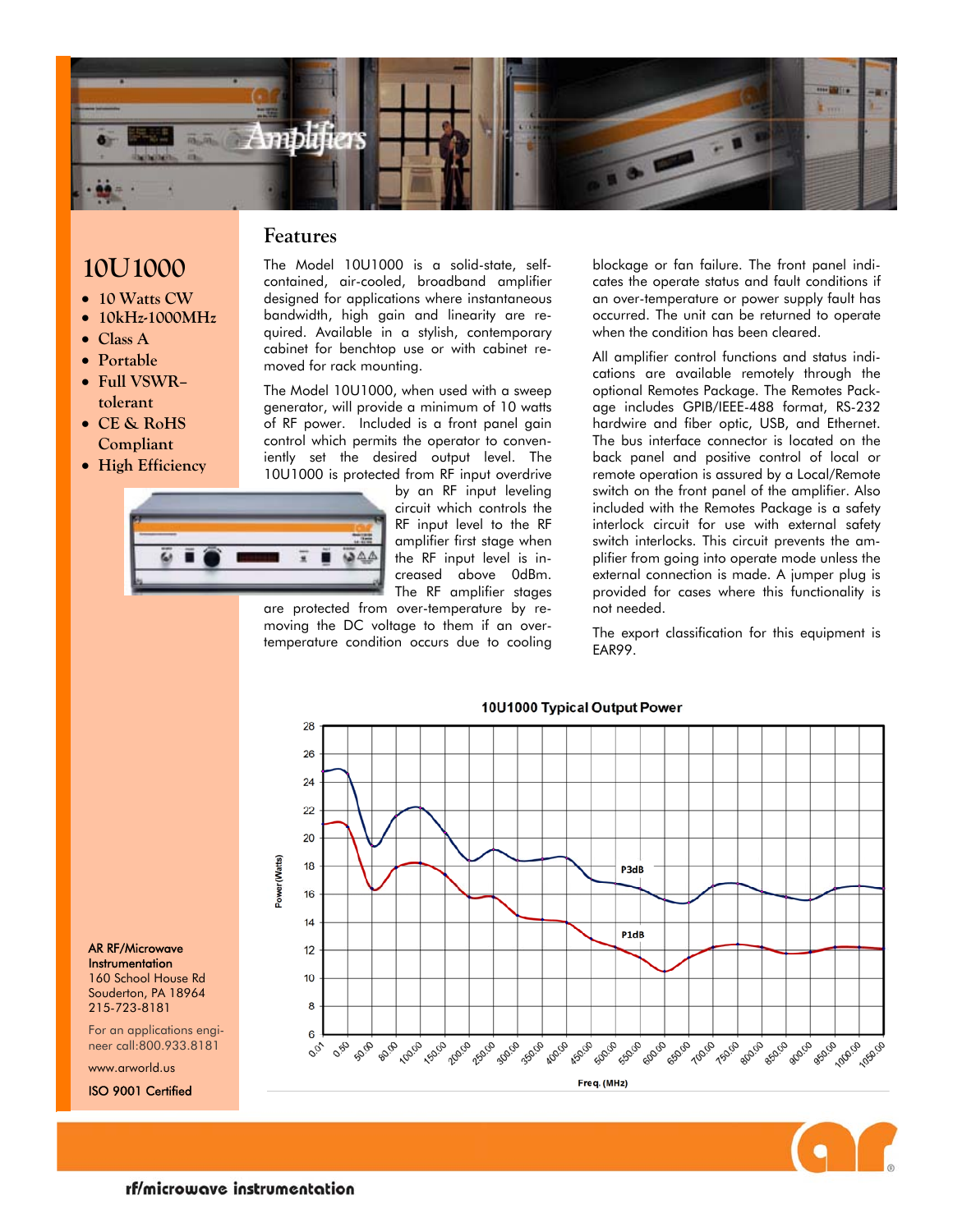### **Page 2 Page 2**

## **10U1000**

- **10 Watts CW**
- **10kHz-1000MHz**

RATED OUTPUT POWER: 15 watts typical, 10 watts minimum

INPUT FOR RATED OUTPUT: 1.0 mW Max

POWER OUTPUT @ 3dB COMPRESSION: Typical: 15 watts, Minimum: 10 watts

POWER OUTPUT @ 1dB COMPRESSION: Typical: 12 watts, Minimum: 10 watts

**FLATNESS:**  $\pm 1.0$  dB typical,  $\pm 1.5$  dB maximum

FREQUENCY RESPONSE: 10kHz–1000 MHz instantaneously

GAIN (at maximum setting): 40 dB minimum

GAIN ADJUSTMENT (Continuous Range) : 20 dB minimum

INPUT IMPEDANCE: 50 ohms, VSWR 2.0:1 maximum

OUTPUT IMPEDANCE: 50 ohms nominal

MISMATCH TOLERANCE: 100% of rated power without foldback. Will operate without damage or oscillation with any magnitude and phase of source and load impedance. See Application Note #27.

MODULATION CAPABILITY: Will faithfully reproduce AM, FM, or Pulse modulation appearing on input signal.

THIRD ORDER INTERCEPT: 50 dBm typical

NOISE FIGURE: 8 dB typical

HARMONIC DISTORTION: Minus 20 dBc maximum at 10 watts

SPURIOUS: Minus 73 dBc typical

### PRIMARY POWER (Universal; selected automatically):

100-240 VAC, 50/60Hz, 150 watts

CONNECTORS:

RF Input: N female RF Output: N female

#### REMOTES PACKAGE:

IEEE-488: 24-pin female<br>RS-232: 9-pin subminic USB 2.0: Type B Ethernet: RJ-45

9-pin subminiature D (female) Fiber optic: ST Conn Tx and Rx RS-232 Safety Interlock: 15-pin subminiature D

COOLING: Forced air (self contained fans)

#### WEIGHT:

With Cabinet 17.7 kg (41 lbs) Without Cabinet 9.5 kg (23 lbs)

SIZE (W  $\times$  H  $\times$  D):

With cabinet: 50.3 x 15.5 x 55.1 cm (19.8 x 6.1 x 21.7 in) Without Cabinet: 48.3 x 13.2 x 55.1 cm (19 x 5.2 x

21.7 in)

#### ENVIRONMENTAL:

Operating Temperature: 5°C / +40°C Operating Altitude: Up to 2000M Shock and vibration: Normal Truck Transport

#### REGULATORY COMPLIANCE:

EMC EN 61326-1 Safety UL 61010-1 CAN/CSA C22.2 #61010-1 CENELEC EN 61010-1 RoHS DIRECTIVE 2011/65/EU

#### EXPORT CLASSIFICATION: EAR99



Contact your AR RF/Microwave Instrumentation Sales Associate for specific model configuration pricing.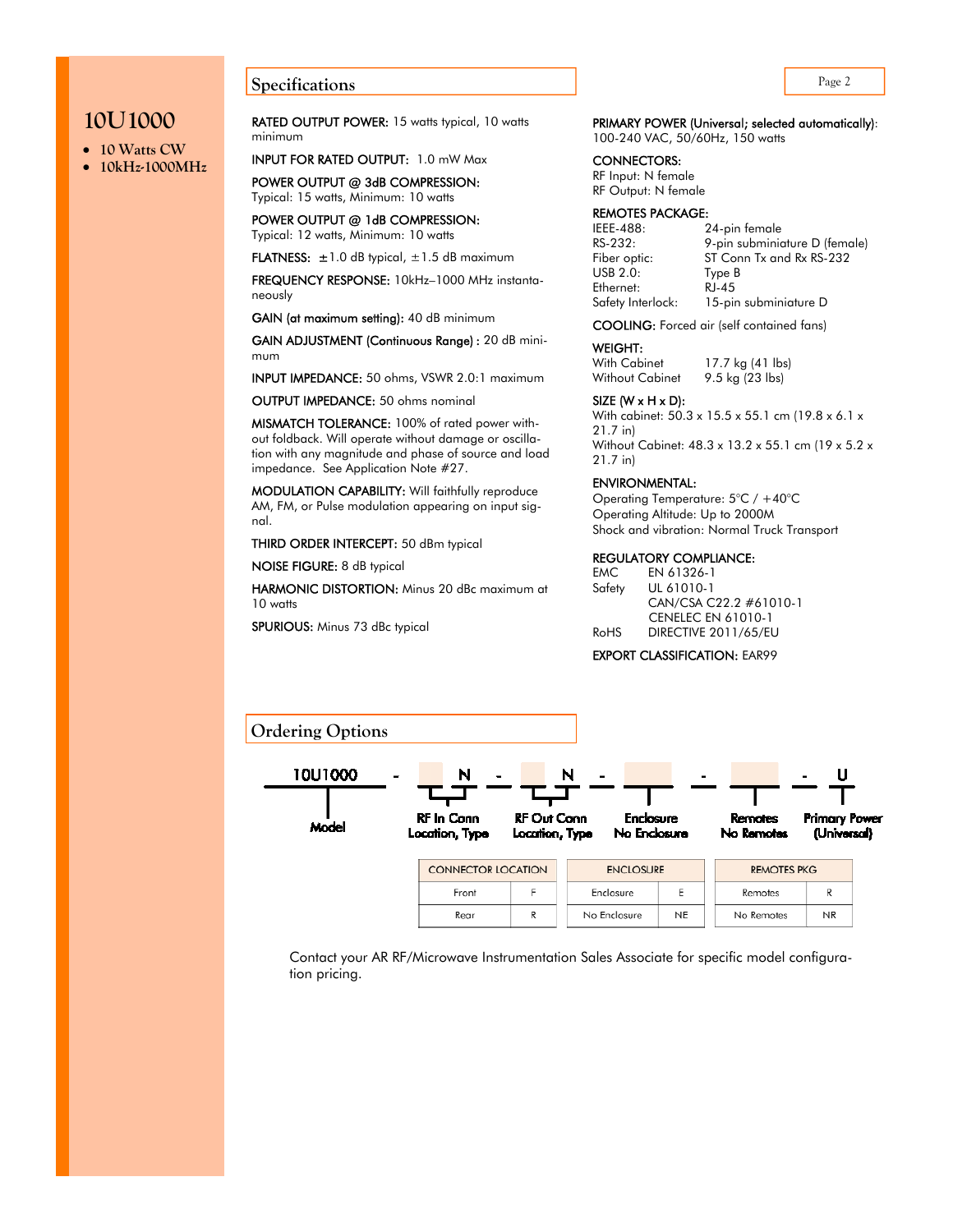# **10U1000**

- **10 Watts CW**
- **10kHz-1000MHz**

**Graphs** 



Typical Harmonics @ 10 watts  $-10$  $-20$  $-30$ 3rd ęс  $-40$  $-50$ 2nd  $-60$  $-70$  $-80^{-1}$ **00 - 00 - 00 - 100 - 100 - 100 - 100 - 100 - 100 - 100 - 100 - 100 - 100 - 100 - 100 - 100 - 100 - 100 - 100 -**Freq. (MHz)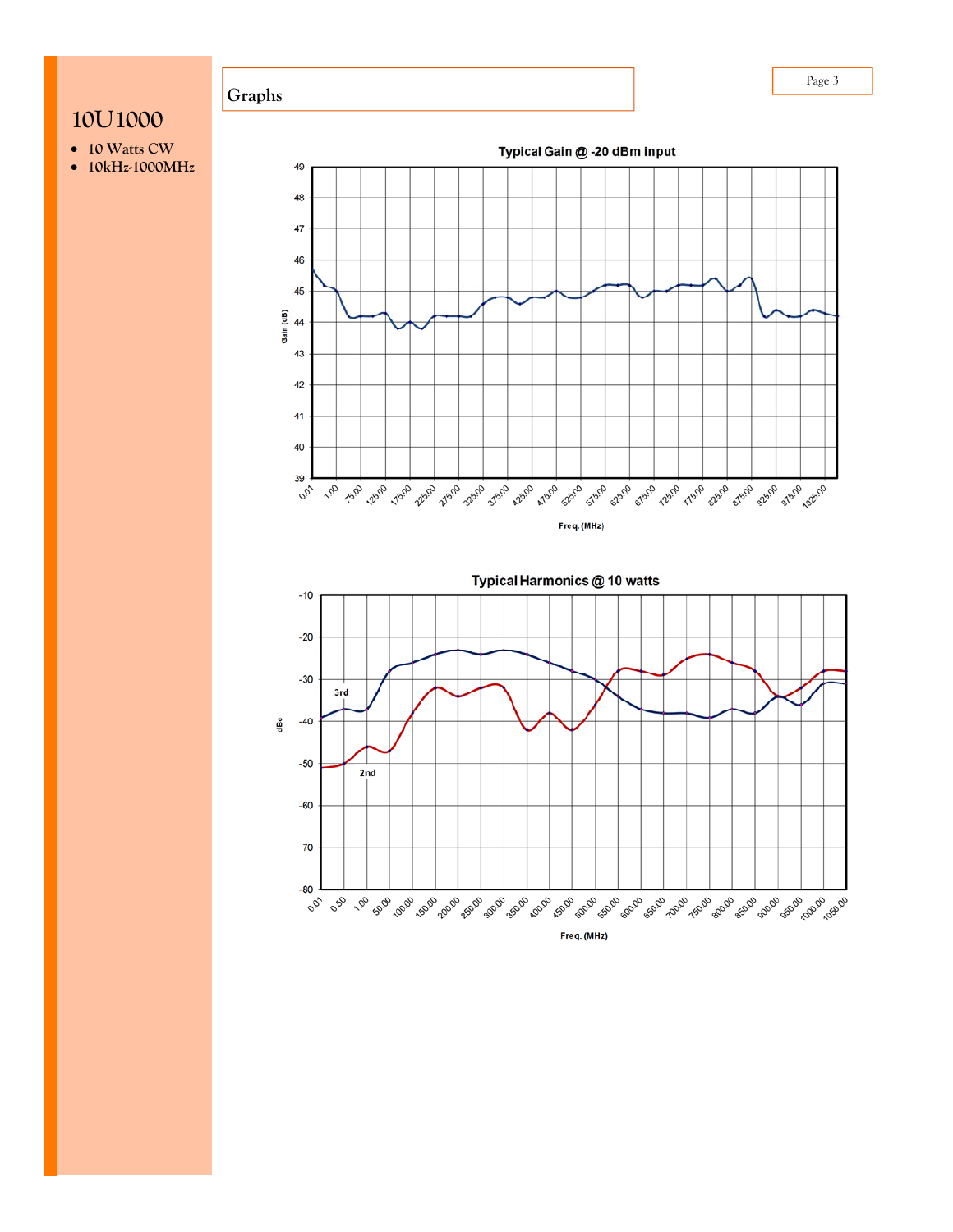

- 
- **10 Watts CW 10kHz-1000MHz**





Page 4